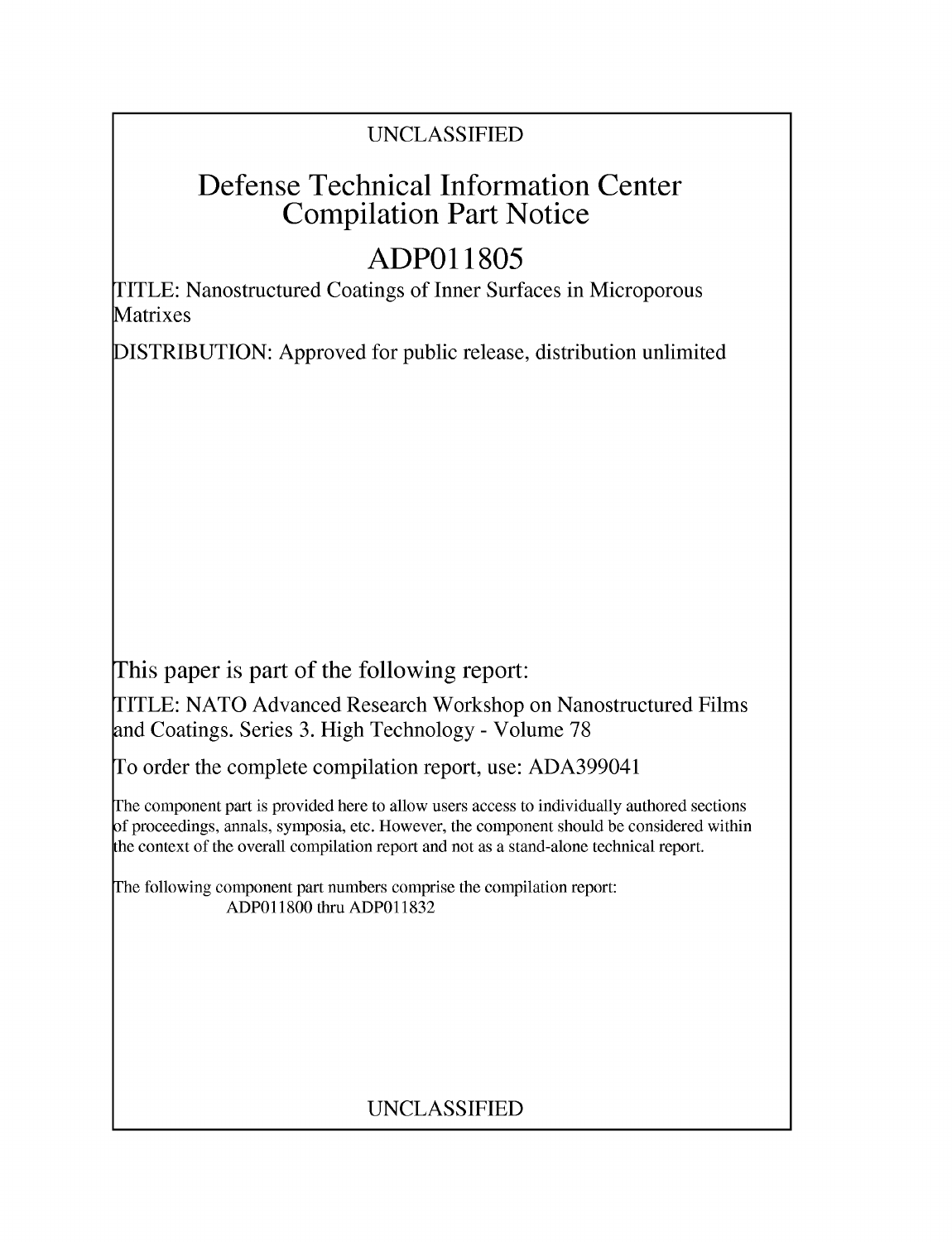#### **NANOSTRUCTURED COATINGS** OF **INNER SURFACES IN** MICROPOROUS MATRIXES.

Yu.A. KUMZEROV *A.F.Ioffe Physico-Technical Institute, Russian Academy of Sciences, 194021 St.Petersburg, Russia*

#### **1.** Introduction

There is growing interest in the physical properties of extremely small structures. The experimental realisation of new effects relies on the ability to create new types of structures and devices. Our understanding of material processing in the pursuit of ultra-small structures is continually advancing. Sophisticated epitaxial growth and lateral microstructuring techniques have made it possible to realise low-dimensional electronic systems with quantum confined energy structure i.e. quantum wells, quantum wires and quantum dots. Low-dimensional systems can also be obtained by confining a solid or liquid within the nanometer-sized pores of different porous materials (see [1]). Systems with size-selected nanoparticles embedded in a porous matrix via chemical coating have received some attention these past few years. In this case the confined materials penetrate into the pores due to wetting processes. In the case of non-wetting there is the possibility of using a mechanical coating of inner surfaces of porous materials when some external pressure forces non-wetting liquid into the pores [2]. Mechanical coating means that the mechanical energy of the piston forcing the liquids into the pores transforms to the energy of some new surface arising due to filling process (Fig. 1). Since the total surface energy is proportional to the highly developed inner surface of the porous matrix, to surface tension of embedded materials and inversely proportional to the characteristic diameters of pores, for very small diameters a relative amount of surface energy may be very large and even comparable with some traditional sources of energy (Fig. **1).** For example, liquid mercury embedded into the pores of zeolites (needed pressure is about 20 kbars) accumulates of about 0.4 kJ/g mechanical energy in the form of a surface energy. Such a situation may be used for mechanical energy accumulation [3].On the other hand the materials coating the inner surfaces of the pores in different porous matrixes may be interesting themselves as some physical objects with the characteristic sizes in nanometre scale i.e. as some new types of nanostructures. The advantages of such nanostructures are connected with the possibility to produce the following: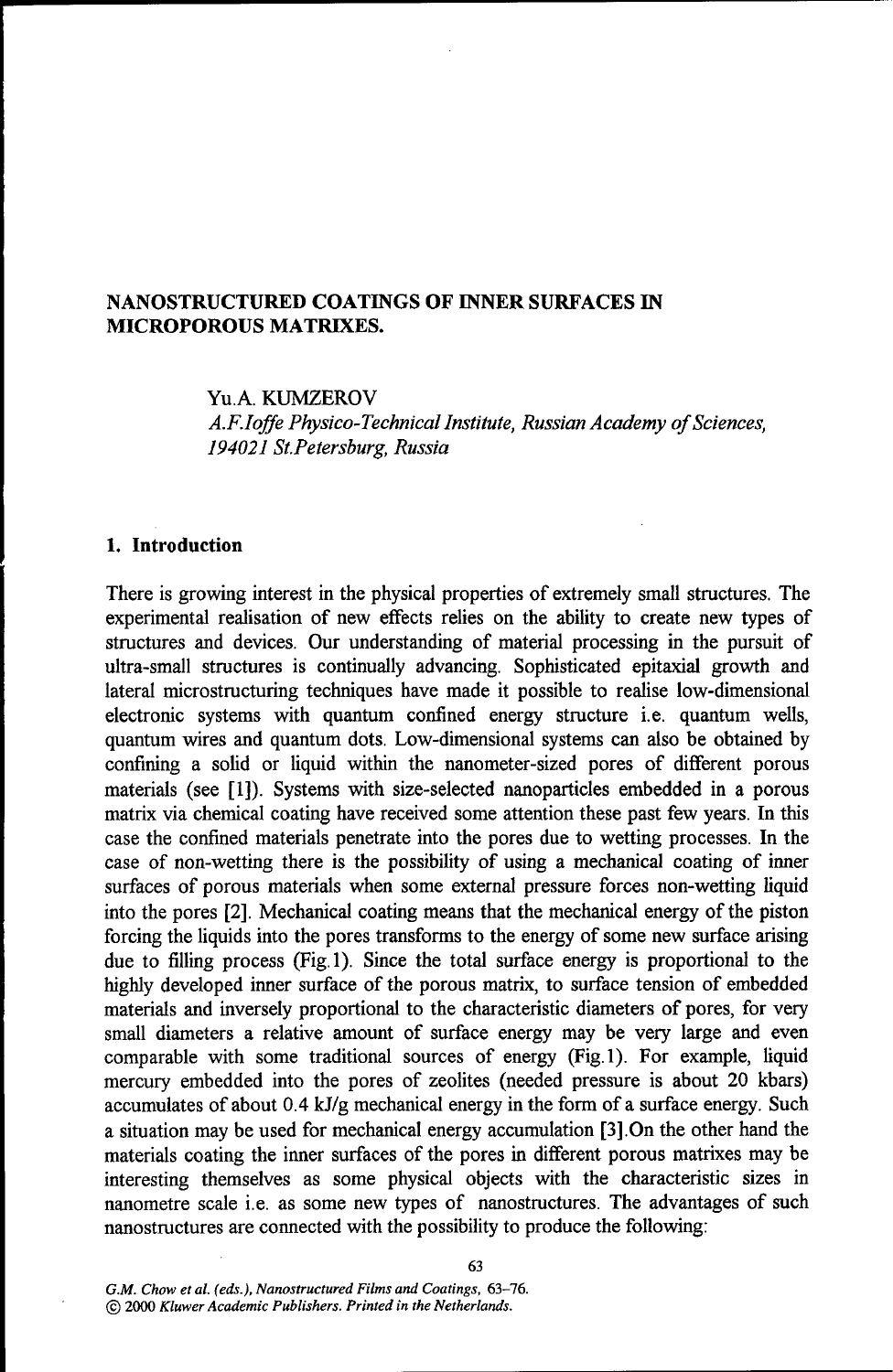

*Figure 1.* a) Surface arising due to process of material dispersion. b) Surface energy per cm<sup>3</sup> of dispersed material versus characteristic size of dispersed particles

- nanostructures with different geometries ( two-dimensional film-like structures, one-dimensional wire-like structures, zero-dimensional small particles-like structures).

- nanostructures. with a large range of characteristic sizes ( from approximately **I** nm to approximately 100-150 nm).

- nanostructures with very large total amount of nanomaterial ( up to some cubic cm). Such situations permit the use some experimental methods ( neutron scattering, heat capacity measurements) that require a large amount of nanostructures.<br>- nanostructures from different substances (from metals, including

superconductors, from semiconductors, from insulators, including ferroelectrics etc). Further, examples of such nanostructures, and their physical properties will be presented.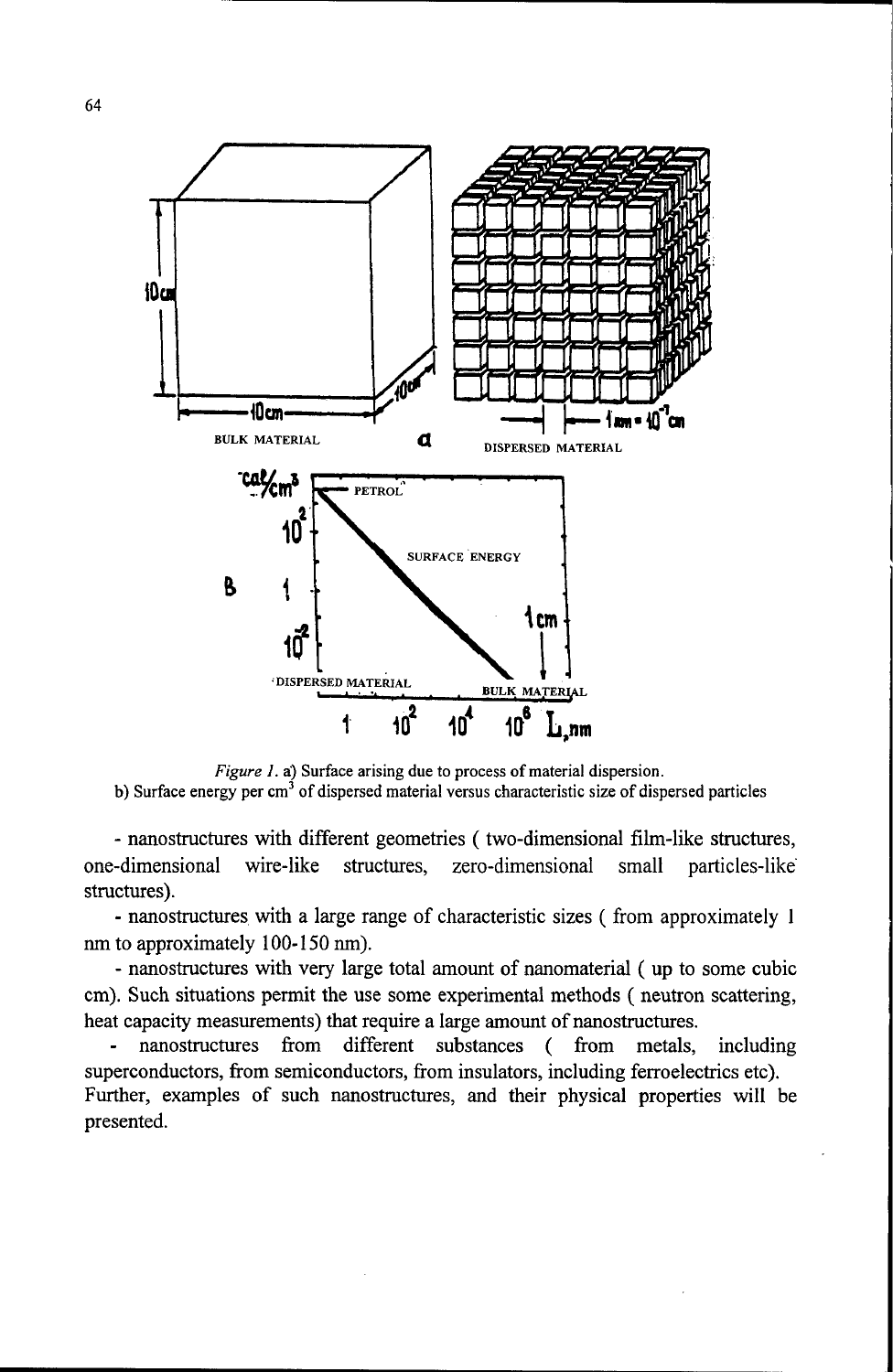#### 2. Irregular systems of small particles in porous glasses.

Small particles or film-like objects can be obtained by confining a solid or liquid within the nanometer-sized pores of porous glasses. Porous silica glasses have often been used for this purpose because of their relatively well-characterised pore structure, large specific pore volumes and availability over several orders of magnitude in the mean pore diameter ( about their structure see [4]). The porous matrix usually is prepared from a sodium borosilicate glass. This glass is produced from a melt of  $75\%$  SiO<sub>2</sub>,  $20\%$  $B_2O_3$  and 5% Na<sub>2</sub>O. Heat treatment leads to a separation in a silicon-rich phase and a boron-rich one. After removing the boron-rich phase, there remains an interconnected solid skeleton of nearly pure  $SiO<sub>2</sub>$  with a rather homogeneous distribution of mass and pores. The pores have a rather narrow size distribution and the pore diameters may be varied from 4 nm to about 100 nm. The pores together with narrow necks, which connect the pores, form a random interconnected network in a glass bulk.

Phase transitions in materials confined within porous glasses have been studied intensively. The melting and freezing within porous glasses have been observed for materials such as water, organic liquids [5,6], metals with low melting point [7-11], helium [12], oxygen and some other simple liquids [13-15]. The ferroelectric phase transition within porous glass has been observed for NaNO<sub>2</sub> and K<sub>2</sub>HPO<sub>4</sub> [16,17]. Superconductivity for some metals confined within porous glass has also been observed [18].

#### 3. Regular systems of small particles in opals.

The regular systems of identical nanoparticles may be obtained by confining some substances within the pores of opal. Opal itself consists of identical silica balls with diameters ( D ) ranging from 150 to 350 nm (about its structure, see [19]). The size homogeneity of these spheres allows their assembly in a close three-dimensional lattice, usually with FCC symmetry. Empty voids exist between neighbouring balls which, in turn, form their own regular lattice. There are two types of interpenetrating voids in the opal lattice: eight-fold co-ordinated large voids each connected with eight four-fold co-ordinated small voids. A large void has the form of a truncated tetrahedron with four windows to four large voids. The diameters of spheres inscribed in the larger and smaller voids are  $d_1=0.41D$  and  $d_2=0.23D$  respectively. The diameter of a circle inscribed in the triangular window is  $d_3 = 0.15D$ . The density of voids in opal is typically  $10^{14}$ cm<sup>-3</sup>. The porosity of the ideal package of balls is 26% of the whole volume.

This matrix itself is interesting as a material for so-called photonic crystals, that behave with respect to photons like a dielectric crystal does with respect to electron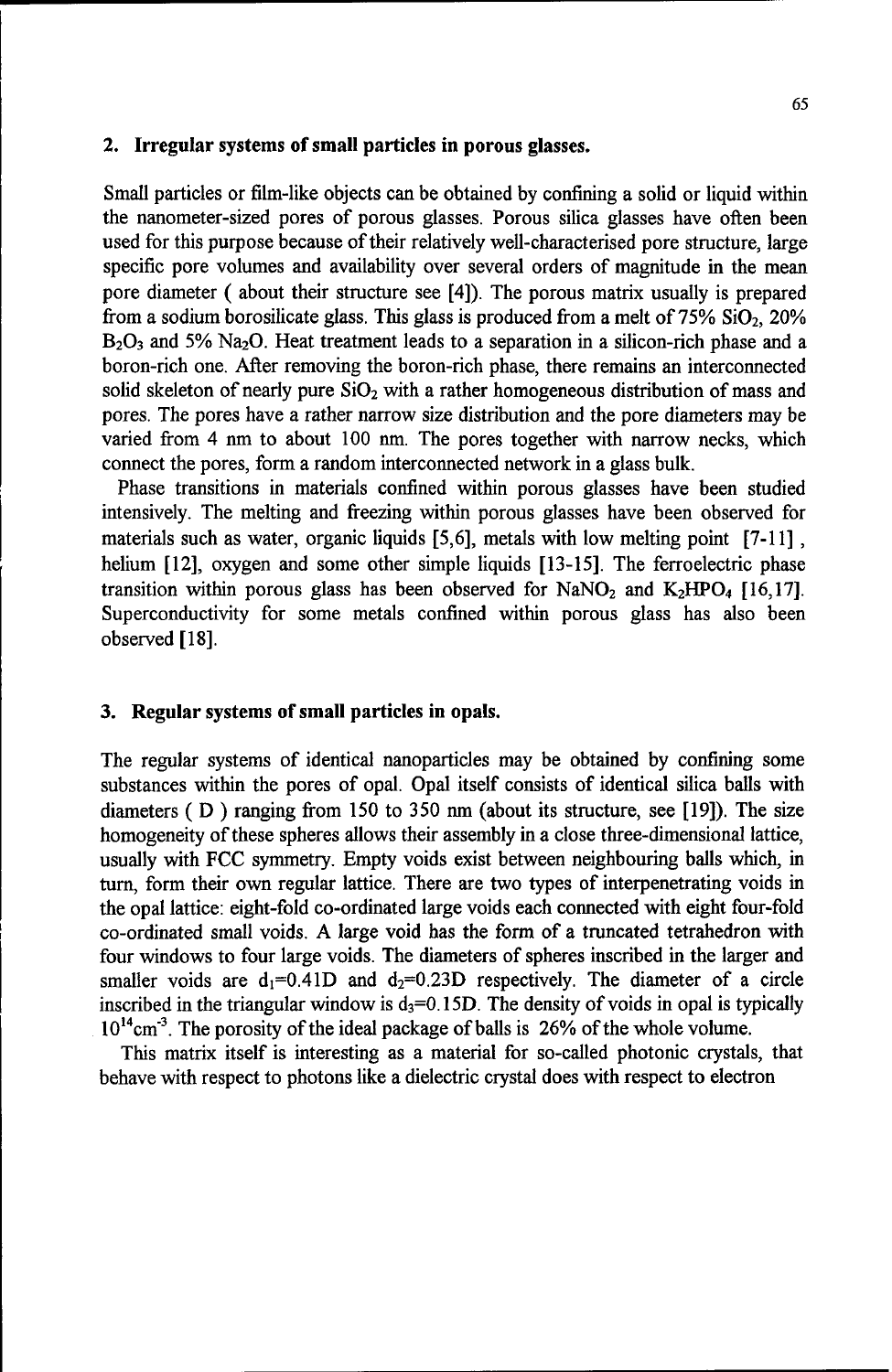waves and demonstrates the photonic gap phenomenon [20]. The lattices of nanosize metal particles may be prepared by impregnation of the opal matrix by molten metal under high hydrostatic pressure conditions [21-25]. The shape of the metal grains is a precise copy of the void configuration since the metal occupies all free matrix volume. Thus, a three-dimensional metal replica of the matrix is formed. According to the matrix structure, each section consisting of two adjacent grains contains a constricted region which may be considered as a weak link i.e. the element of S-c-S ( **S**superconductor, c- constriction) type. Owing to the matrix these elements are arranged in a crystalline manner and form a macrosystem. The density of weak links in this material is near  $10^{14}$ cm<sup>-3</sup>. Defects of this secondary lattice are the same as those of ordinary atomic crystals, and therefore the samples are polycrystals consisting of crystallites with characteristic size near 0.01 cm [23]. This object demonstrated properties characteristic of the Josephson systems [21, 23, 24]. The oscillating dependence of the critical current magnitude on the external magnetic field for such samples was observed and its example is shown in Fig.2 (from [23]). Such dependence may be connected with a regular structure of investigated materials.



*Figure 2.* Critical current (I<sub>c</sub>) vs magnetic field (H) for Sn-based sample. The upper plot corresponds to narrow and the lower plot to the wide scale of the magnetic field. The measured points are connected by lines to guide the eye. The sections indicate the periodicity.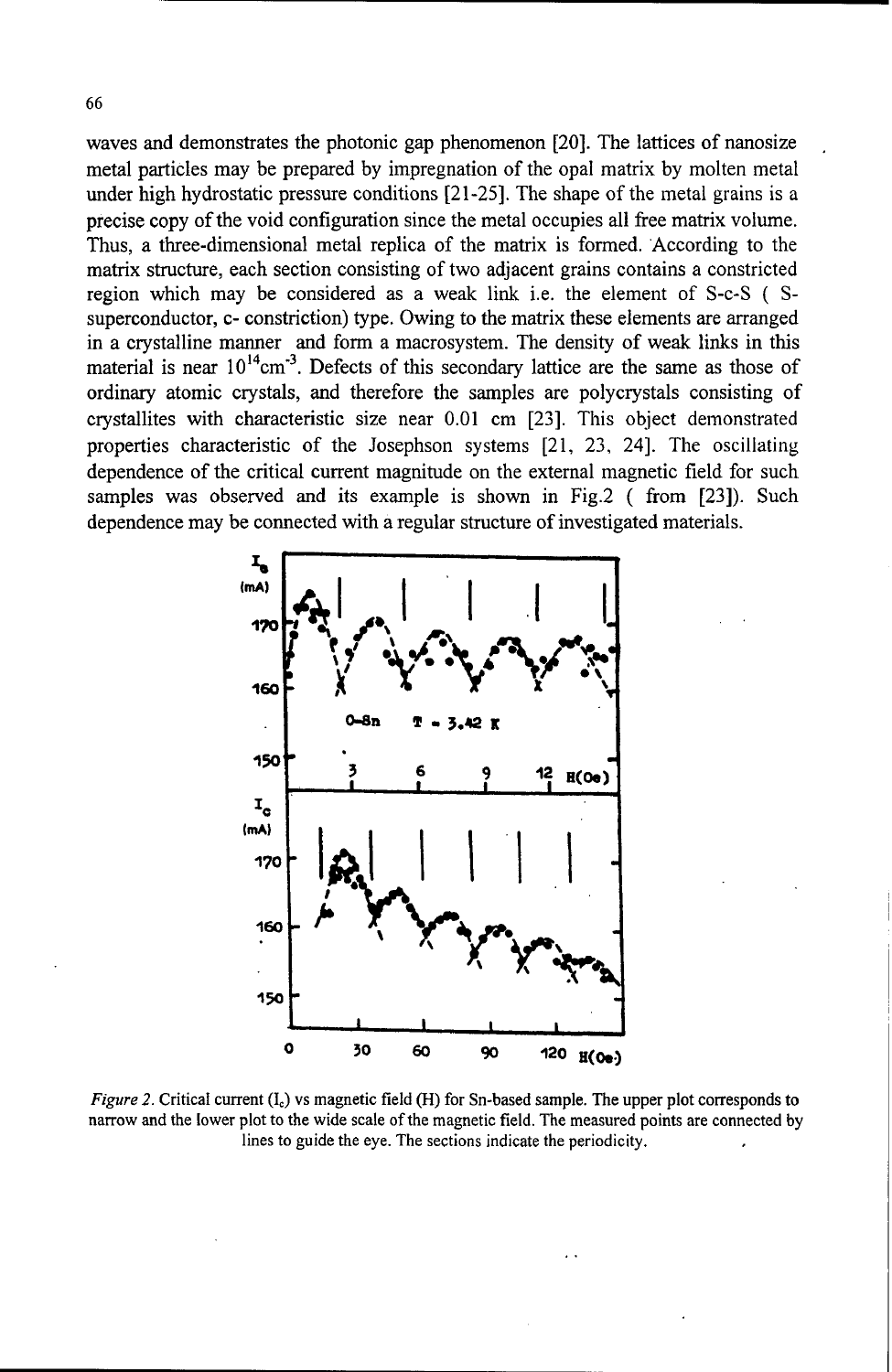#### 4. Nanoclusters in zeolites.

The fuirther type of microporous materials are the crystalline framework solids such as zeolites (about their structure, see [261), that have found great utility as catalysts and sorption media because of their large internal surface area. They have regular arrays of identical voids, forming three-dimensional channel networks with very small sizes compared with the diameters of the atoms. For example, the channels in NaA zeolite have maximum diameter of 11.4A, run in three perpendicular directions, and are interrupted by narrow diaphragms having a diameter 4.2A. The cavities in NaX zeolite form a diamond lattice and have a maximum diameter of 13A, the diaphragms have a diameter of 8A.

Wetting liquids such as water will spontaneously fill the channels and cavities of zeolites essentially completely. It was shown in [27,28] that non-wetting liquids (mercury, gallium, bismuth ) can be introduced into the regular channels of zeolites at sufficiently high pressures. The pressures at which mercury and gallium fill NaA zeolite are 14.5 kbar and 23 kbar, respectively. The critical pressures for NaX zeolite are 12.5 kbar (Hg) and 20 kbar (Ga). These values can be estimated from well-known porometric equation, based on the concepts of surface tension and wettability of liquid [27]

#### $P_c = 0.4 \sigma/d$ .

where P<sub>c</sub> is critical pressure (kbar),  $\sigma$  is surface tension (dyn/cm) and d is the channel diameter (A). After the external pressure is removed, some of the liquid metal leaves the zeolite channels. Nevertheless, the density of the zeolites shows that about half of the metal which was in the zeolite remains there. The rest of the metal collects in cavities and drops as a result of surface tension thus forming some ordered secondary crystal.

Some of the physical properties of such materials were investigated. For Hg and Ga drops a phase transition was observed [29]. It was manifested by singularities in the temperature dependence in the electrical conductivity and specific heat. The singularities were observed at temperatures much lower than the melting point of the bulk metal. It was concluded that the phase transition occurred in a system of interacting drops composed of metal atoms, and the interaction stabilised the system against fluctuations. The absorption spectra of Se drops in the zeolites NaA and NaX [30] were investigated. The form of the spectra obtained is typical of absorption spectra of crystals in the region of the optical absorption edge. It was concluded that

the lattice of the clusters produced in the zeolite cavities is also a crystal, and the obtained spectral curves correspond to the absorption spectra of such cluster crystals in the region of the interband transitions.

A strong nonlinearity of the current-voltage characteristic of the cluster superlattice of tellurium in NaX zeolite was observed [31]. The characteristic was a series of current peaks rising in increasing amplitude in the field. This behaviour is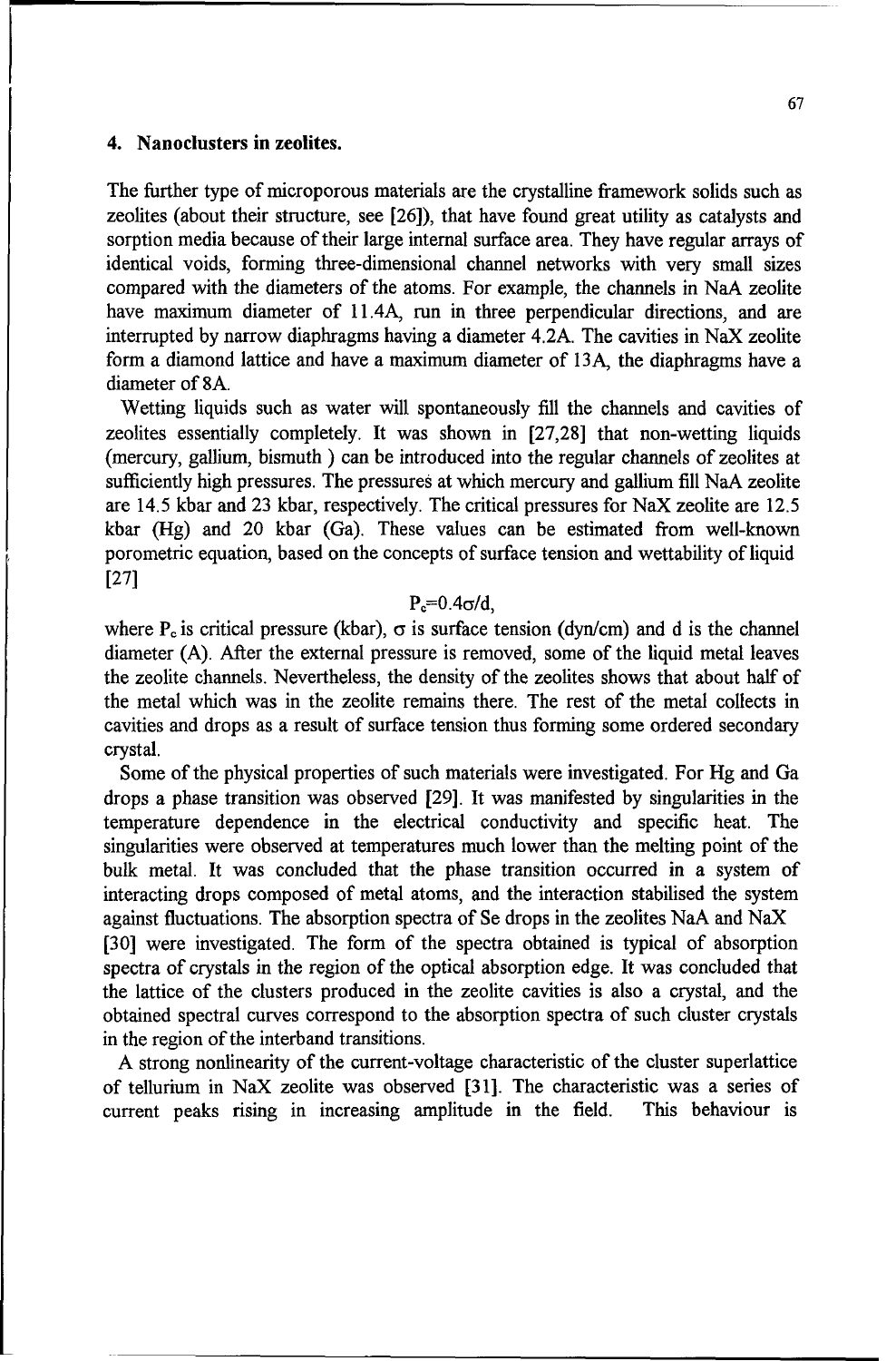demonstrated in Fig.3 **(** from [31]). It was shown that these peaks appeared periodically when considered as a function of **1/E (** E is electric field intensity). The periodicity of the current peaks ( on the **1/E** scale) of the current-voltage characteristic for Te in NaX zeolite was discussed on the basis of a theory of electrophonon resonance.



*Figure 3.* Oscillogram of the current-voltage characteristic obtained using sawtooth voltage pulses with a leading edge  $\tau_1$ -50 nsec. The inset at the top of the figure gives the dependence of the amplitude of the n=l peak on the rate of the rise of the voltage v.

#### **5** Quantum wires in chrysotile asbestos.

Quantum wires of a wide class of materials can be prepared in porous matrices. This is natural chrysotile asbestos mineral ( composition  $Mg_3Si_2O_5(OH)_4$  ). It is a regular set of closely packed parallel ultrathin dielectric tubes with external diameters of  $\approx 30$ nm **(** this value determines the distance between the centres of the neighbour channels), and with internal channel diameters of 2-10 nm depending of the origin of the mineral ; its structure is described in [32, 33]. Chrysotile asbestos tubes constitute single-crystal alumino-silicate sheets ( the thickness of one sheet is 7A), which owing to their structural characteristics twist themselves into rolls until the radius of curvature of the outer and inner layers starts differing appreciably from their optimum value. The tubes of natural chrysotile asbestoses reach lengths of several centimetres.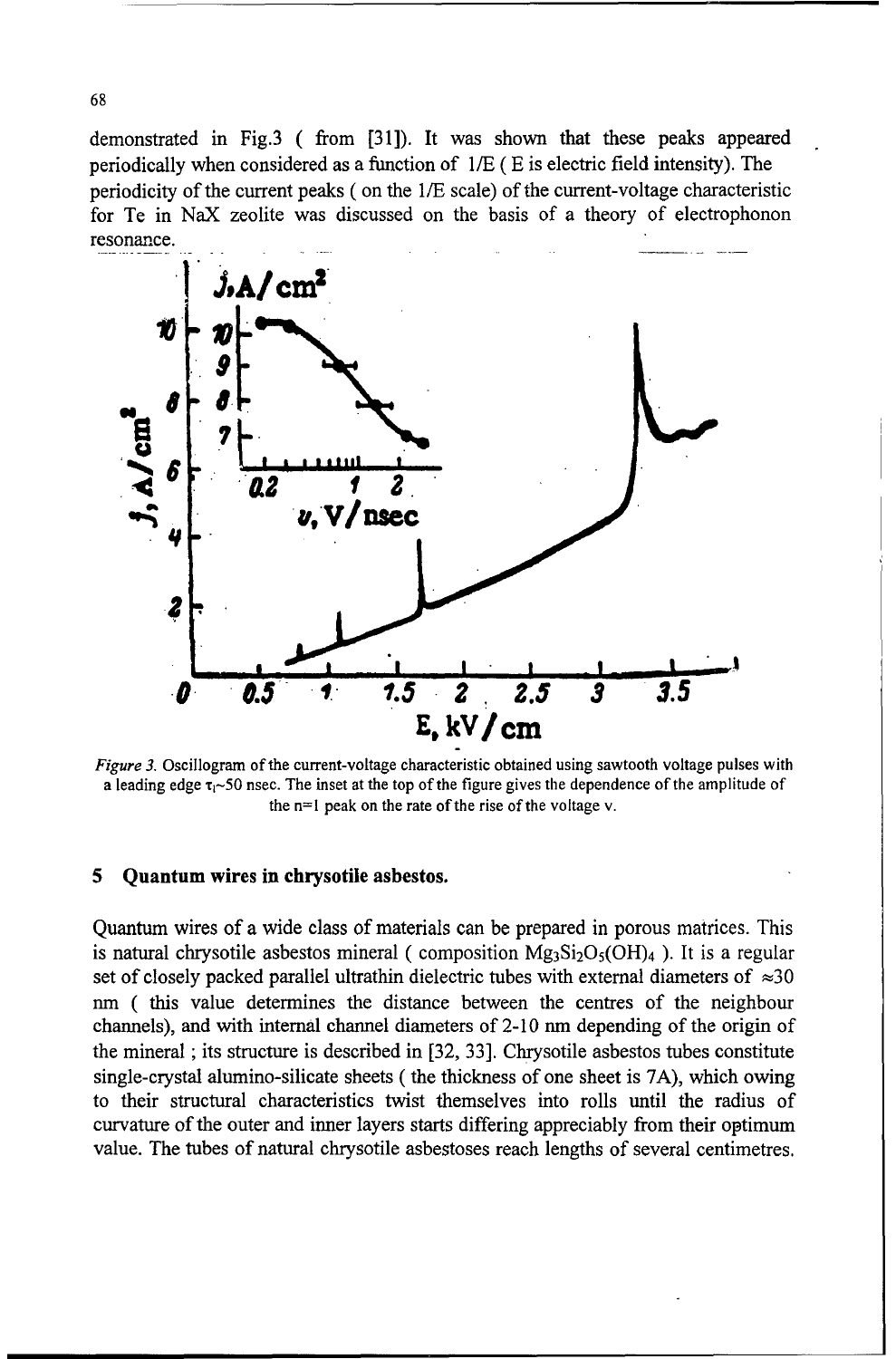When we fill the channels with molten materials ( Hg, Sn, Bi, In, Pb, InSb, Se, Te) under high pressure conditions we have the possibility of obtaining a regular system of ultrathin parallel wires. Fig.4 demonstrates the model of this system. The reduction in the pressure of the molten metals after their introduction into the asbestos leads to a loss of sample conductivity on account of the oozing of the liquid metals from the channels; it is therefore essential to carry out the conductivity measurements directly under pressure, using the autonomous chamber with a reserve valve.



*Figure* 4. a) Close packed tubes of chrysotile asbestos. b) System of ultrathin wires within the channels of chrysotile asbestos

The superconducting transitions of a complete series of such samples by the contact method were studied [34-40]. Particularly, the superconducting transition of metals in asbestos channels has a temperature spread that is due to fluctuations which are significant for such thin elements [35]. Fig.5 demonstrates such behaviour for mercury wires of 80A diameter. The measurements performed on mercury wires with diameters 20A [35] show that their superconducting transition is smeared from -2K to  $\sim$  6K that  $\Delta T/T_c$ -1, where  $\Delta T$  is the width of critical region. Some attempts of theoretical description of the fluctuation smeared superconducting transition are known [41-43]and the theoretical dependence is shown in Fig.5 by the solid line. It may be seen that the theoretical curve in the low temperature region is quite consistent with the experimental data. The critical temperature of the ultrathin wires was determined from resistance dependence on temperature, using some theoretical description of the fluctuation smeared superconducting transition [40]. Critical temperatures vs diameter were measured for mercury, tin and indium with wires from 20A to 150A. They are demonstrated in Fig.6. The critical temperature of tin wires increases with decreasing diameter and critical temperature on diameter dependence.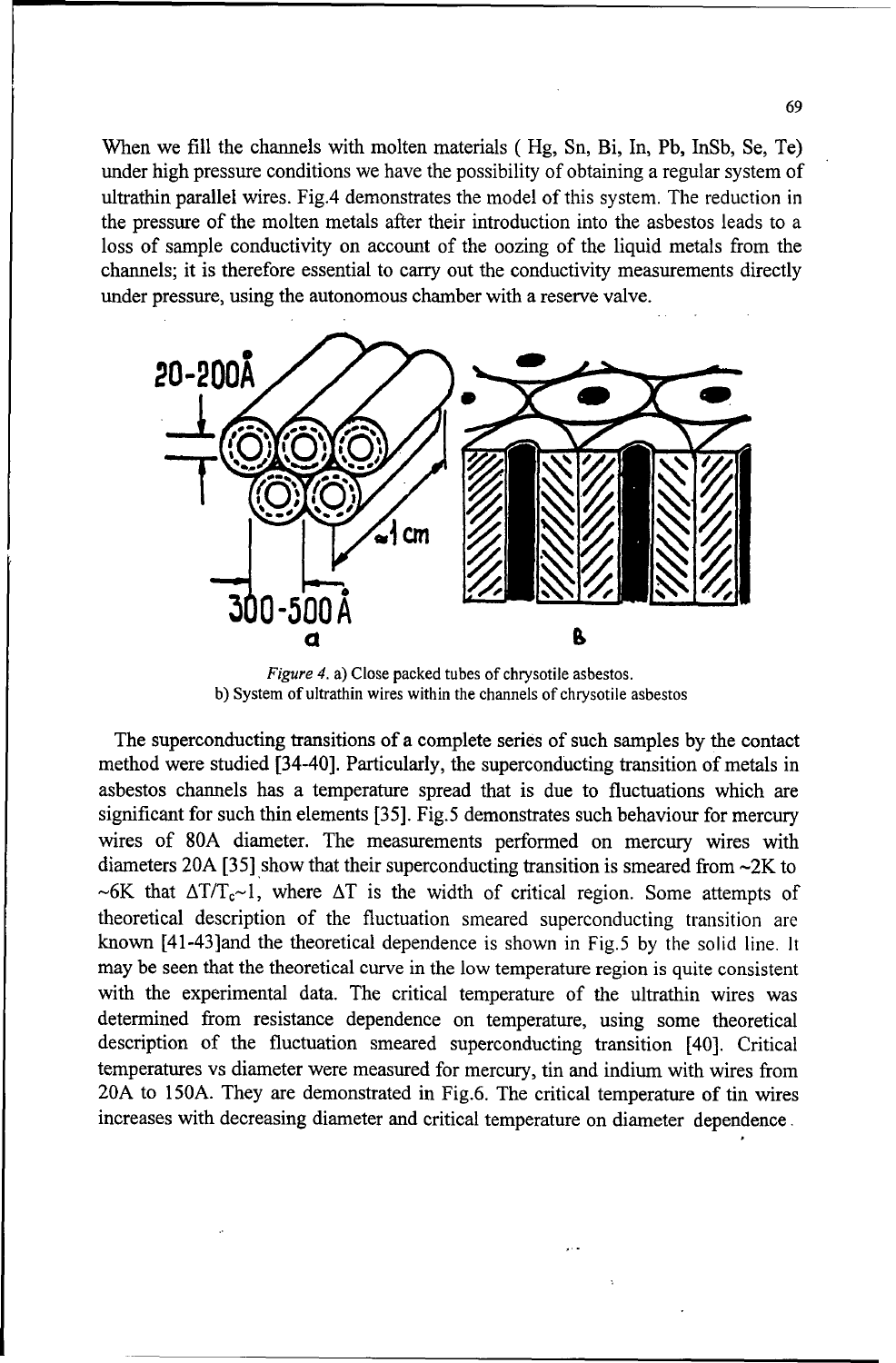for mercury and indium wires have a maximums at 4.6K for diameter  $\approx$ 40A (Hg) an at 6.2K for diameter **•20A** (In).



*Figure 5.* Resistance as a function of temperature for mercury wires of 80A diameter in the superconducting region



*Figure* 6. Superconducting critical temperature dependence on the diameter of mercury, tin and indium wires.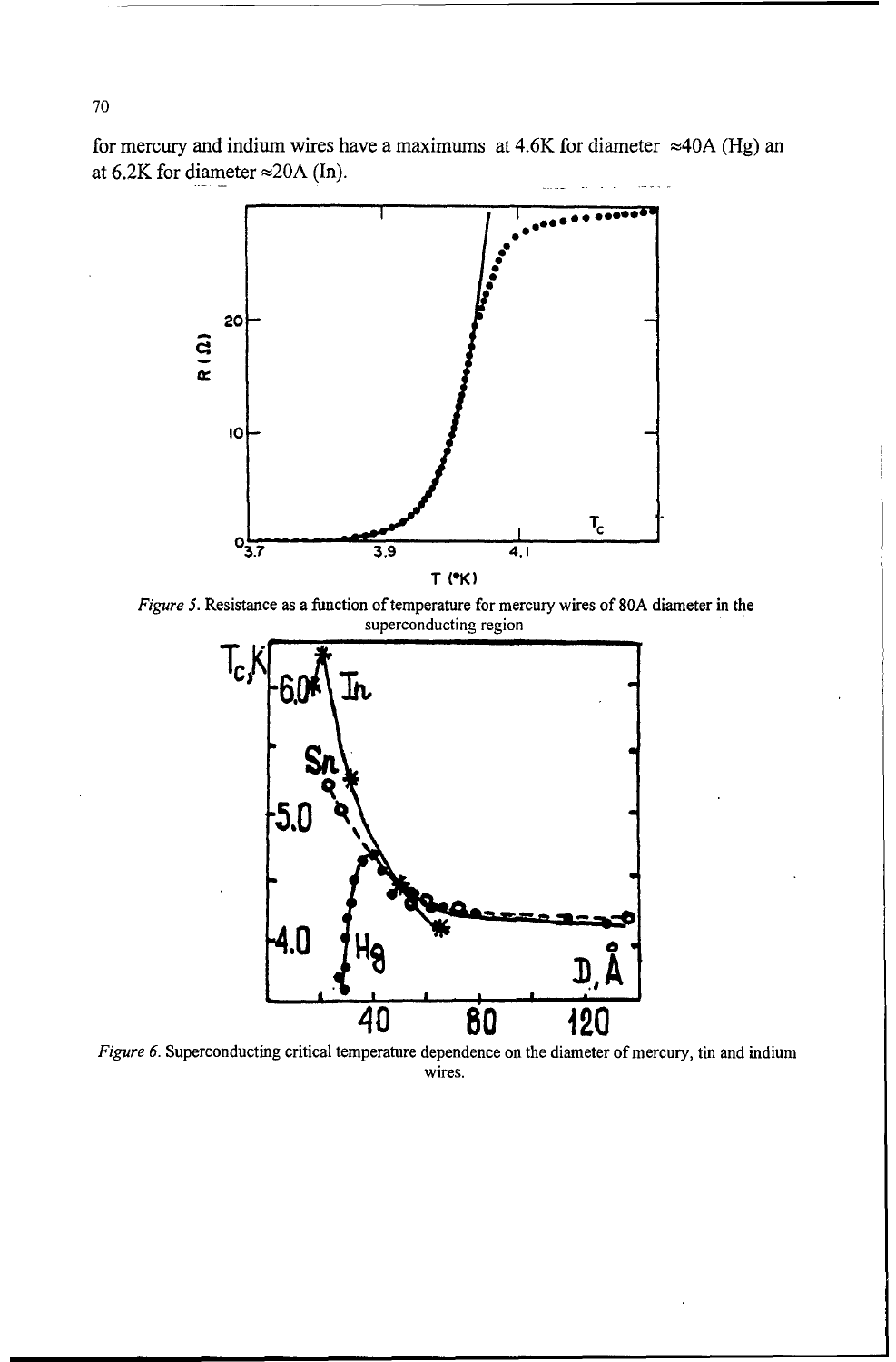Some increase of resistance and non-linearity of current-voltage characteristics with decreasing temperature were observed on mercury ultrathin wires [35,44]. The temperature dependence of mercury 25A wires resistance in the region below 60K is shown in Fig.7. In the temperature range 10-60K the experimental data are well described by **T"3/2** dependence. Below 10K the



*Figure 7.* The dependence of resistance of 25A mercury wires on temperature (the solid line corresponds to  $\Delta R/R \sim T^{3/2}$  dependence).

superconducting fluctuations dominate the conductivity. As to wires with larger diameters, their negative temperature derivative of resistivity decreases with the diameter. These results were explained as the display of localisation effects in disordered one-dimensional system. The temperature dependence of resistivity of thin wire due to localisation ( one-dimensional case) can be written as [46]

$$
R = R_0 [1 + \rho_B (D \tau_i)^{1/2} / R_T d^2]
$$

where  $\rho_B$  is the impurity scattering resistivity, D=v<sub>F</sub>l/3 is the diffusion constant, v<sub>F</sub> is the Fermi velocity,  $R_T = 36500\Omega$ , d is diameter of the wire, l is the elastic mean free path,  $\tau_i$  is the inelastic scattering time. The necessary condition for one-dimensional behaviour is  $d \langle (D\tau_i)^{1/2}$ . The temperature dependence of wire resistance in this equation is governed by the temperature dependence of  $\tau_i$ , so that  $\Delta R/R_0 = (R-R_0)/R_0$  -(  $\tau_i$ <sup>1/2</sup>. Since we have  $\Delta R \sim T^{3/2}$  dependence, it follows that  $\tau_i \sim T^{-3}$ . Such temperature dependence of inelastic scattering time may be due to scattering on three-dimensional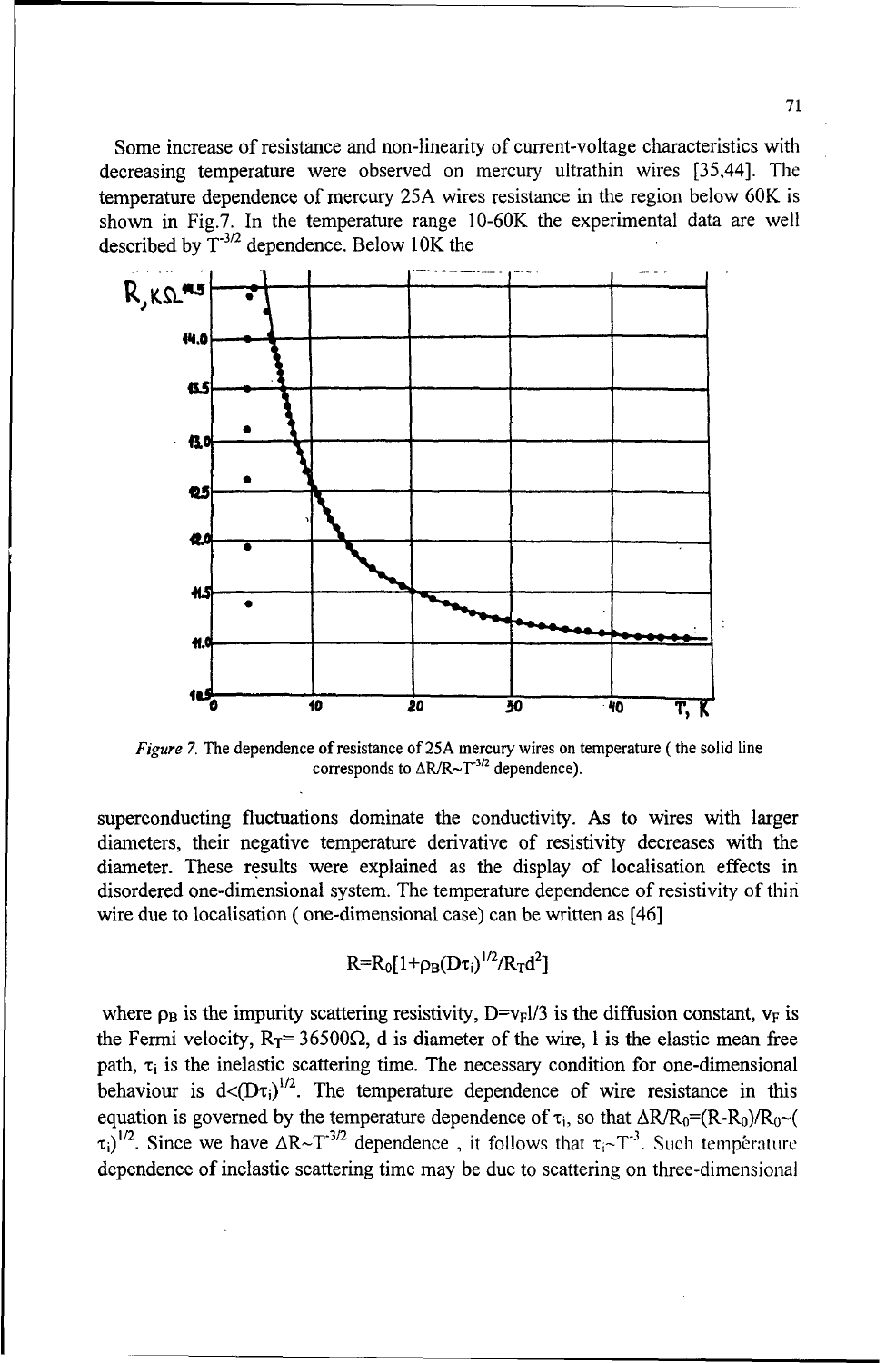phonons. Using this equation we find  $\tau_i \sim 10^{-10}$  sec at 10K. The localisation length (D $\tau$ )<sup>1/2</sup> at 10K is about 3×10<sup>-5</sup> cm which satisfies the localisation criterion for wires and so the data obtained may be interpreted in terms of one-dimensional electron localisation.

The melting and freezing as a first-order phase transition of mercury wires in the range between 20A and **100A** [45] was investigated. The first-order phase transitions in dispersed systems have been studied considerably less extensively than the secondorder phase transitions. There have been virtually no experiments of this type performed using approximately one-dimensional systems as objects of investigation. The melting region of extremely fine mercury wires was identified on the temperature curve of the resistance. It was of considerable interest to study this transition as a function of wire diameter. The samples whose wires had a small spread in diameter ( not exceeding -5%) were chosen for measurements. The melting region extends over a large temperature interval, which is probably attributable to the fluctuations whose appreciable effect on the phase transitions in one-dimensional systems has been well established. At such a highly diffuse transition, it is not clear what point should be regarded as the melting point. Since there are no physically sound criteria for determining this point on the resistance versus temperature curve in the melting region ( although these criteria can be determined for second-order phase transitions in several cases [40] ), we can arbitrarily assume that the melting point is that point at which the resistance changes only half as much as it does during melting.



*Figure 8. a*) The melting point of extremely fine mercury wires versus the diameter (dashed line corresponds to the diffuse-transition region). b) The diffusive melting range versus diameter

**72**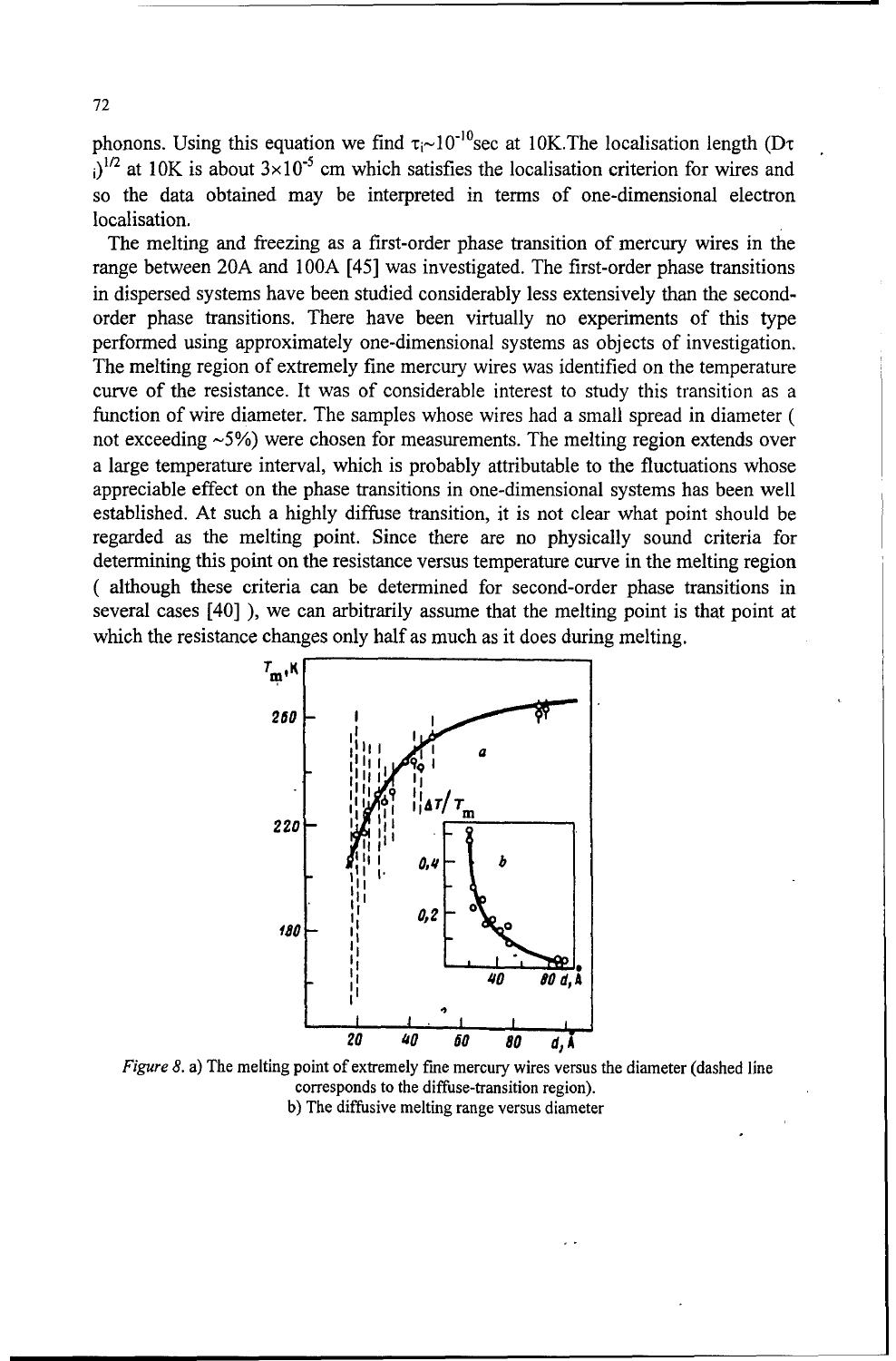The dependence of a particular melting point on the diameter is shown in Fig.8. Also shown here is the region in which the transition becomes diffuse (dashed lines). The solid curve corresponds to the dependence T=T<sub>0</sub>(1-d<sub>\*</sub>/d), where d<sub>\*</sub>-5.5A and T<sub>0</sub> 280K, which is equal to the melting point of bulk mercury at a pressure of **-10** kbar. Fig.2b is a plot of  $\Delta T/T_{m}$  ( $\Delta T$  is the diffuse-transition region) as a function of the diameter, and the solid curve corresponds to the relation  $\Delta T/T_m = (D/d)^2$ , where  $D \sim$ 14A.

In addition some optical properties of ultrathin wires incorporated within chrysotile asbestos nanotubes were studied. Polarised optical absorption spectra of Hg, Bi and InSb wires have been studied in the spectral region 0.5-3 eV, and high anisotropy of the absorption has been observed [47,48]. InP quantum wires have been produced in channels of asbestos by metal-organic chemical vapour deposition [49]. A comparative study of Raman, optical absorption, and photoluminescence spectra revealed the dependence of the optical properties of quantum wires on interface effects, namely, atomic interaction in the wires, wire-matrix, and wire-wire interactions.

#### 6. Conclusions.

The results obtained clearly show good potential for the use of the natural and artificial microporous media for the preparation of the artificial systems that are interesting for scientific investigations and potential applications. The utilisation of porous glasses, artificial opals, and chrysotile asbestos matrices allows the formation of nanostructures for measurement of electrical, optical and other properties.

#### 7. Acknowledgements.

This work has been partly supported by Programme «Physics of Nanostructures» (grant- 99-1112) and RFFI ( grant 97-02-18267).

#### 8. References.

- 1. Schwarz J.A. and Contescu C.I.(eds) (1999) *Surfaces of Nanoparticles and Porous Materials,* Marcel Dekker Inc.,New-York
- 2. Bogomolov V.N.(1978) Liquids within ultrathin channels, *Uspehifizicheskih nauk* 124, 171-182
- 3. Bogomolov V.N.(1993) Surface energy and prospects for it use in power generation, transport and ecology, *Sov. Technical Physics,* 38, 224-227

73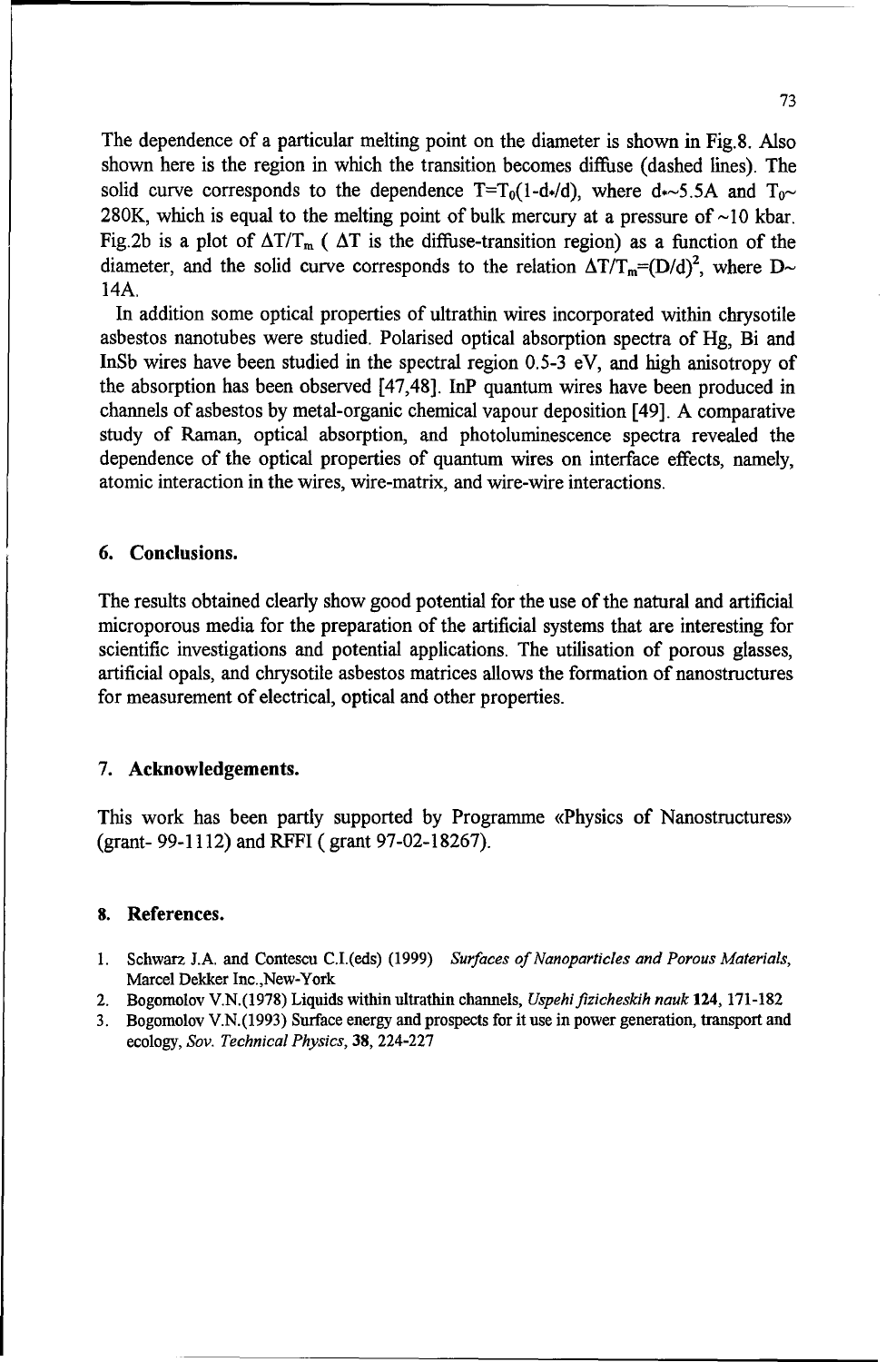- 4. Levitz P., Ehret G., Sinha S.K., Drake J.M.(1991) Porous vycor glass: the microstructure as probed by electron microscopy, direct energy transfer, small-angle scattering, and molecular adsorption, *J.Chem.Phys.,* 95, 6151-6161
- *5.* Mu R. and Malhorta V.M.(1991) Effects of surface and physical confinement of the phase transitions of cyclohexane in porous silica, *Phys.Rev.44B,* 4296-4303
- 6. Strange J.H., Raham M., Smith E.G.(1993) Characterisation of porous solids by NMR, *Phys.Rev.Lett.* 71,3589-3 *59* **1**
- 7. Borisov B.F., Charnaya E.V., HoffmannW-D., Michel D., Shelyapin A.V. and Kumzerov Yu.A.(1997) NMR and acoustic investigations of the melting-freezing phase transition of gallium in a porous glass, *J.Phys.Condens.Matter* 9, 3377-3386
- 8. Borisov B.F., Charnaya E.V., Kumzerov Yu.A., Radzhabov A.K., Shelyapin A.V.(1994) Phase transitions for gallium microparticles in a porous glass, *Sol.St. Commun.92, 531-533*
- 9. Shabanova E., Chamaya E.V., Schaumburg K. and Kumzerov Yu.A.(1997) NMR studies of gallium embedded into a porous glass, *Physica* B229, 268-274
- 10. Kumzerov Yu.A., Nabereznov A.A., Vakhrushev S.B. and Savenko B.N.(1995) Freezing and melting of mercury in porous glass, *Phys.Rev.B52,* 4772-4774
- 11. Charnaya E.V., Tien C., Lin K.J., Kumzerov Yu.A.(1998) X-ray studies of the melting and freezing phase transitions for gallium in a porous glass, *Phys.Rev.58B,* 11089-11092
- 12. Beamish J.R., Mulders N., Hikata A. and Elbaum C.(1991) Vacancy diffusion and stress relaxation in <sup>4</sup> He freezing in porous Vycor, *Phys.Rev.B44,* 9314-9318
- 13. Molz **E.,** Wong A.P.Y., Chan M.H.W.and Beamish J.R.(1993) Freezing and melting of fluids in porous glasses, Phys.Rev.B48, 5741-5750
- 14. Warnock J., Awschalom D.D.and Shafer M.W.(1986) Geometrical supercooling of liquids in porous glass, *Phys.Rev.Lett.57,* 1753-1756
- 15. Schindler M., Destinger A., Kondo Y. and Pobell F.(1996) Hydrogen in porous Vycor glass. Phys.Rev.B53, 11451-11461
- 16. Colla E.V., Koroleva E.Yu., Kumzerov Yu.A., Savenko B.N., Vakhrushev S.B.(1996) Ferroelectric phase transitions in materials embedded in porous media, *Ferroelectric Letters* 20, 143-147
- 17. Colla E.V., Fokin A.V., Kumzerov Yu.A.(1997) Ferroelectric properties of nanosize KDP particles, *Sol.St.Commun.* **103,** 127-130
- 18. Charnaya E.V., Tien C., Lin K.J., Kumzerov Yu.A.(1998) Superconductivity of gallium in various confined geometries, *Phys.Rev.* **B58,** 467-472
- 19. Balakirev V.G., Bogomolov V.N., Zhuravlev V.V., Kumzerov Yu.A., Petranovskii V.P., Romanov **S.G.,** Samoilovich L.A. (1993) Three-dimensional superlattices within the matrixes of opal, *Kristallographia* 38, 111-120
- 20. Bogomolov V.N., Gaponenko S.V., Germanenko I.N., Kapitonov A.M., Petrov E.P., Gaponenko N.V., Prokofiev A.V., Ponyavina A.N., Silvanovich N.I., samoilovich S.M. (1997) Photonic band gap phenomenon and optical properties of artificial opals, *Phys.Rev.* 55E, 7619-7625
- 21. Bogomolov V., Zhuravlev V., Zhadorozhnii A., Kolla E., Kumzerov Yu. (1982) Voltage-current characteristics of regular system of weakly coupled superconducting particles, *JETP Lett.* 36, 365- 367
- 22. Bogomolov V.N., Kazantseva L.K., Kolla E.V., Kumzerov Yu.A.(1987) Periodic peaks of a resistive state during destruction of the superconductivity by a current in a lattice of weakly coupled indium particles, *Sov.Phys.Solid State* 29, 359
- 23. Bogomolov V.N., Kumzerov Yu.A., Romanov **S.G.,** Zhuravlev V.V. (1993) Josephson properties of the three-dimensional regular lattice of the weakly coupled nanoparticles, *Physica* **C208,** 371- 384
- 24. Kumzerov Y., Bogomolov V., Colla E., Romanov S. (1994) Three-dimensional regular Josephson medium from identical nanoparticles, *Phys.Low-Dim.Struct.* 11/12, 129-134

74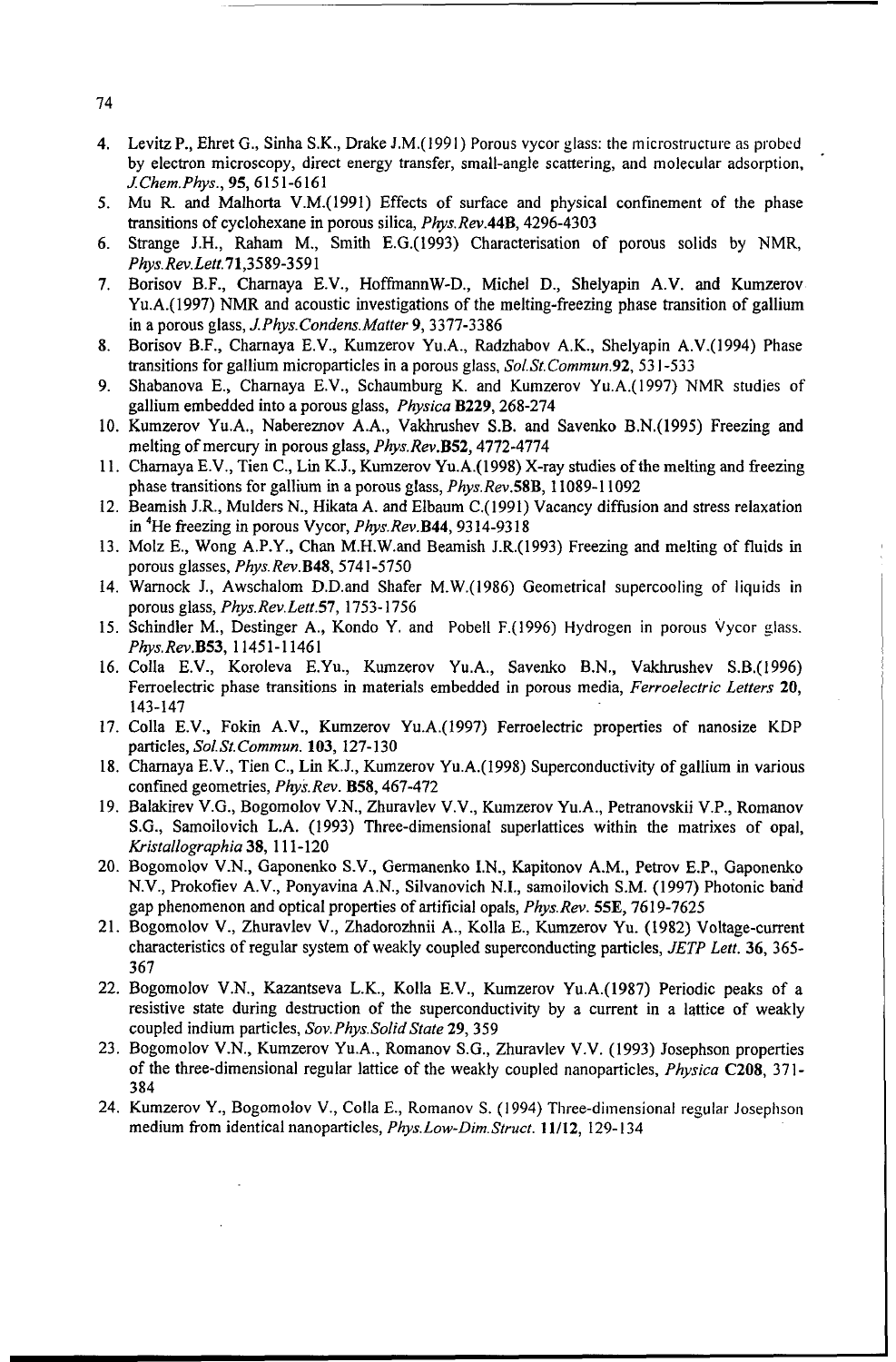- 25. Babmuratov K.Kh., Zhuravlev V.V., Kumzerov Yu.A., Romanov **S.G.,** Khachaturov S.A. (1993) Structure of a resistive superconducting transition in a regular lattice of indium nanoparticles, *Sov.Phys.Solid State* 35, 795-797
- 26. Breck D.W. (1974) *Zeolite molecular sieves,* A Willey-Interscience Publication john Willey&Sons, New-York
- 27. Bogomolov V.N.(1972) Nonwetting liquids in ultrathin channels, *Sov.Phys.Solid State* 14, 1048- 1050
- 28. Bogomolov V.N., Zhadorozhnii A.I.(1975) Monoatomic chains of Hg and Bi in mordenite and surface tension of liquid metals, *Sov.Phys.Solid State* 17, 1078-1079
- 29. Bogomolov V.N., Volkonskaya T.I., Zadorozhnii **A.I.,** Kapanadze A.A., Lutsenko E.L. (1975) Phase transition in a system of Ga and Hg drops in zeolite cavities of 12A diameter, *Sov.Phys. Solid State* 17, 1110-1112
- 30. Bogomolov V.N., Lutsenko E.L., Petranovskii V.P., Kholodkevich S.V.(1976) Absorption spectra of three-dimensionally-ordered system of 12A particles, *JETP Lett.* 23, 482-484
- **31.** Bogomolov V.N., Vaitekunas F.K., Zadorozhniy A.I., Pavlova T.M., Sutkus K.V. and Yashin G.Yu. (1983) Determination of the time taken to establish a current flow regime in the region of Ntype peaks of the current-voltage characteristic of an NaX-Se crystal, *Sov.Phys. Solid State* 25, 1983-1984
- 32. Pundsak F.L. (1961) The pore structure of chrysotile asbestos, *JPhys.Chem.* 65, 30-33
- 33. Yada K. (1967) Study of chrysotile asbestos by a high resolution electron microscope, *Acta Cryst.* 23, 704-707
- 34. Bogomolov V.N., Krivosheev V.K., Kumzerov Yu.A. (1972) Superconductivity of mercury in chrysotile asbestoses, *Sov.Phys. Solid State* 13, 3148-3150
- 35. Bogomolov V.N., Kumzerov Yu.A. (1975) Fluctuations in mercury filaments five atoms in diameter, *JETP Lett.* 21, 198-200
- 36. Bogomolov V.N., Klushin N.A., Kumzerov Yu.A. (1977) Superconducting transition of indium filaments at 6K, *JETP Lett.* 26, 72-74
- 37. Bogomolov V., Kumzerov Y., Pimenov V. (1981) Splitting of the heat capacity peak of metal filaments in a dielectric matrix in the superconducting region with- decreasing diameter of the filaments, *Physics Letters* 86A, 183-184
- 38. Bogomolov V.N., Kvyatkovskii B.E., Kolla E.V., Ktitorov S.A., Kumzerov Yu.A. and Okuneva N.M. (1981) N-type current-voltage characteristic of ultrathin metal filaments in the superconducting state, *Sov.Phys. Solid State* 23, 1271-1272
- 39. Bogomolov V.N., Kolla E.V., Kumzerov Yu.A., Okuneva N.M., Prigodin V.N. (1980) Appearance of the dielectric instability and its coexistence with the superconductivity in ultrathin metallic filaments with decreasing diameter, *Sol.St.Commmun.* 35, 363-366
- 40. Bogomolov V.N., KollaE.V., Kumzerov Yu.A. (1983) Determination of the critical temperature of the ultrathin metals filaments superconducting transition and its dependence on the filament diameter, *Sol.St.Commun.* 46, 159-160
- 41. Langer J.S.,Ambegaokar V. (1967) Intrinsic resistive transition in narrow superconducting channels, *Phys.Rev.* 164,498-510
- 42. McCumber D.E., Halperin B.I. (1970) Time scale of intrinsic resistive fluctuations in thin superconducting wires, *Phys.Rev.* B1, 1054-1070
- 43. Larkin A.I., Ovchinnikov Yu.N. (1973) Fluctuation conductivity in the vicinity of the superconducting transition, *J.Low Temp.Phys.* 10, 407-421
- 44. Bogomolov V.N., Kolla E.V., Kumzerov Yu.A. (1983) One-dimensional effects in lowtemperature conductivity of ultrathin metallic filaments, *Sol.St.Commun.* 46, 383-384
- 45. Bogomolov V.N., Kolla E.V., Kumzerov Yu.A. (1985) First-order phase transition in an approximately one-dimensional system, *JETP Lett.* 41, 34-37
- 46. Thouless D.J. (1980) The effect of inelastic electron scattering on the conductivity of very thin wires, *Sol.St.Commun.* 34, 683-685